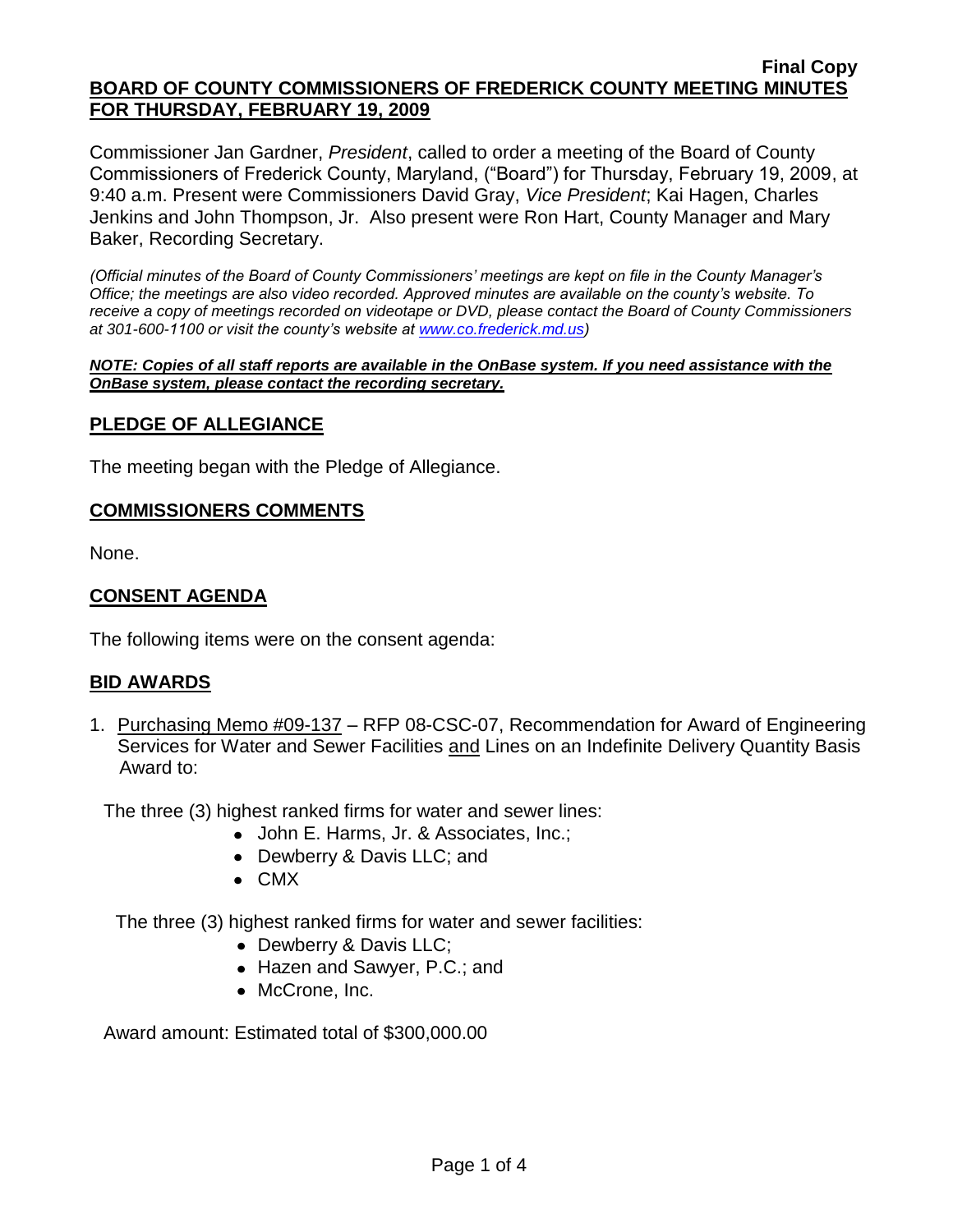2. Purchasing Memo #09-140 – Piggyback US Communities Contract #MA-IS-42374-9 for Cabling Supplies and Tools Award to: Graybar Electric Company Award amount: \$297,850.00

# **MISCELLANEOUS**

- 1. FY 2009 Service Contract Agreement for Smoke Free Families Project and Budget Transfer - Shelly Toms, Citizens Services Division
- 2. Allegheny Power Electric Service Agreement Kevin Demosky, Utilities and Solid Waste Management Division

Commissioner Gray moved to approve the consent agenda as presented. Commissioner Hagen seconded the motion that passed 5-0.

# **ADMINISTRATIVE BUSINESS**

# **Approval of Board of County Commissioners Meeting Minutes**

Commissioner Thompson moved to amend page three of the closed session minutes for January 22, 2009.

The minutes were unanimously approved as presented and amended.

# **Butz Outlot Deed to County/BOCC Outlot Deed to Carroll Manor Fire Company - Kathy Mitchell, Office of the County Attorney**

Ms. Mitchell presented the deed information to the Board.

On September 28, 2005, and October 14, 2005, former Commissioner Mike Cady, the County Attorney's Office staff and other county staff met with the Butz family and the Carroll Manor Volunteer Fire Company concerning the potential donation by the Butz family of an approximately 10 acre parcel of land located on the south side of Adamstown Road between MD Route 85 and Mountville Road to be used for a new fire station on the condition the subdivision and conveyance of the fire station parcel would not count against the potential subdivision rights remaining on the balance of the 200 acres. At the conclusion of the meetings the participants agreed the fire station parcel would be created by submission of an outlot plat. The transferring of the plat would be from the Butz family to the county to the Carroll Manor Volunteer Fire Company and contain a reversion clause, which would revert the property back to the county in the event it was no longer used for a fire station.

Commissioner Jenkins moved to approve the property for government use and the transfer of the Butz property as outlined in the staff report, advertised and to move to public hearing, file a copy of the sale/transfer agreement with the clerk of the circuit court and publish a summary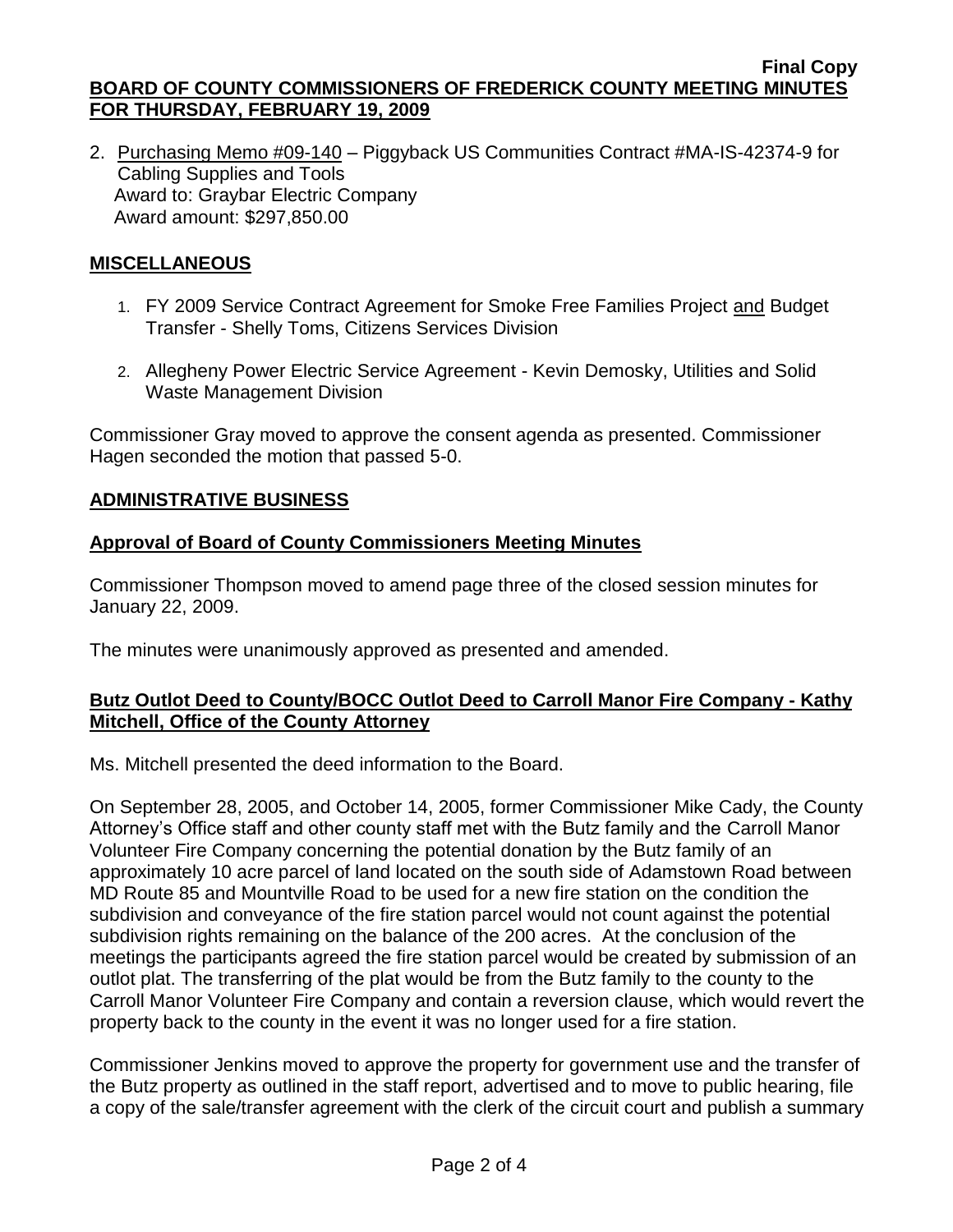#### **Final Copy BOARD OF COUNTY COMMISSIONERS OF FREDERICK COUNTY MEETING MINUTES FOR THURSDAY, FEBRUARY 19, 2009**

of the agreement in *The Frederick News-Post*. Commissioner Gray seconded the motion that passed 4-1 with Commissioner Thompson opposed.

There was also consensus to notify adjoining and confronting property owners of the property transfer.

## **Legislative Issues**

John Mathias, County Attorney, presented legislative issue updates to the Board.

House Bill 82, Overdue Water and Sewer Charge Restoration of Service Penalty, was scheduled for hearing on Thursday, March 5, 2009, at 1:00 p.m.

House Bill 477, County Commissioners Retirement Benefits, was scheduled for hearing on Thursday, March 5, 2009, at 1:00 p.m.

House Bill 1245, Deer Hunting on Private Property on Sundays, was scheduled for hearing on Friday, March 6, 2009, at 1:00 p.m.

Colby Ferguson, Office of Economic Development, presented information to the Board to obtain the Boards position on a winery bill for Frederick County wineries.

The Board advised Mr. Ferguson he could speak on this possible bill in Annapolis on behalf of the Economic Development Division, however, the Board took no position. Commissioner Thompson was opposed to the bill as presented.

## **Life Cycle Analysis - Commissioner Kai Hagen**

Commissioner Hagen presented information to the Board along with Dr. Jeffrey Morris via conference call from Olympia, Washington, regarding a solid waste and recycling analysis.

The topics included landfill carbon, projections for landfill gas control, electrical offset, waste to energy electricity generation, emissions profile and various environmental impacts.

The Board made no decisions.

## **COMMISSIONERS COMMENTS**

None.

## **PUBLIC COMMENTS**

None.